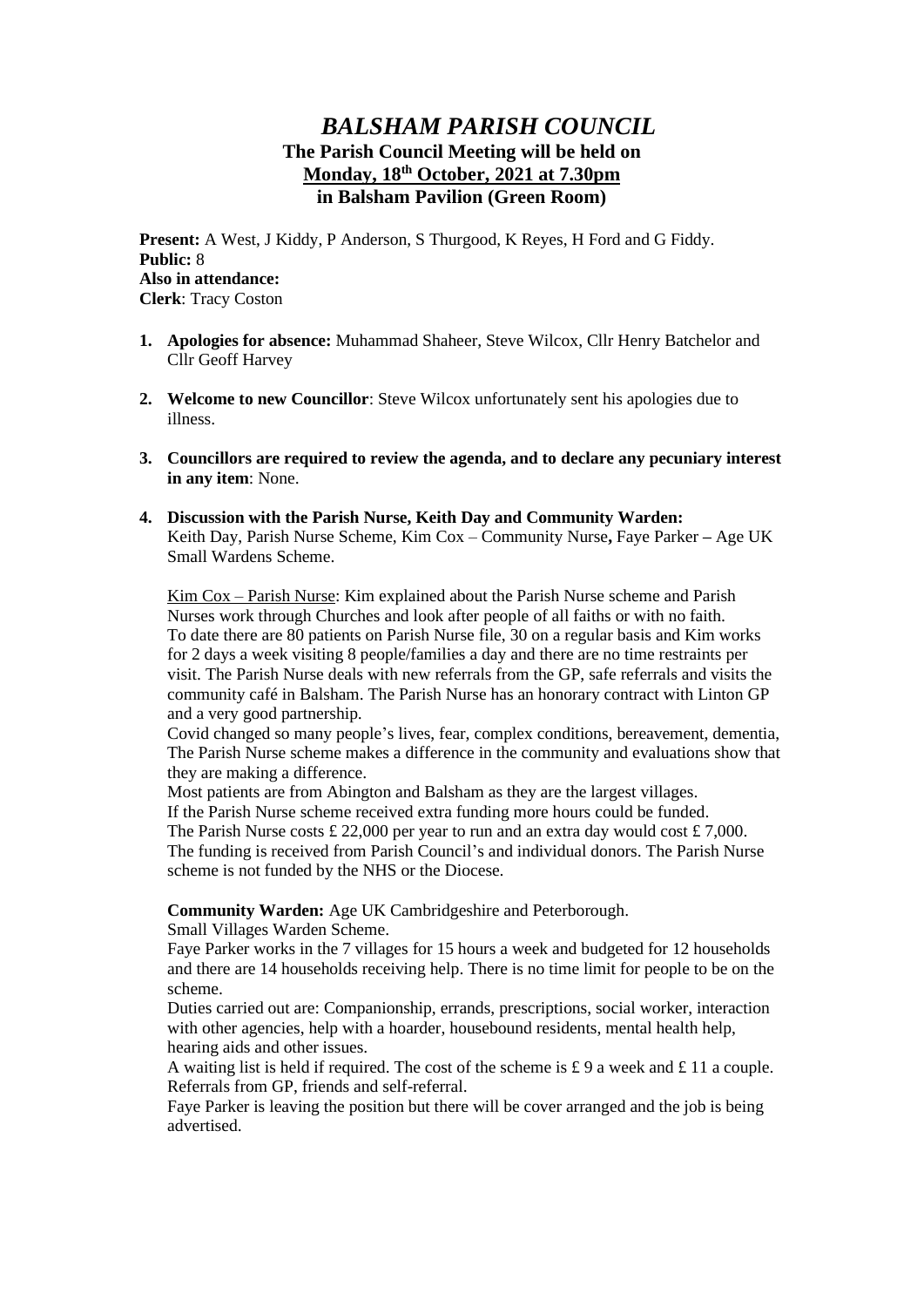## **5. Public Participation (15 mins):**

Members of the public if it would be possible to have additional benches on the recreation ground.

The Ploughmen are going to keep all the money raised in the village.

- **6. Minutes of the Parish Council Meeting held on 20th September, 2021:** The previously circulated minutes were approved and signed by the Chair.
- **7. Report from District and County Councillor:** Report received, and absences received.

### **8. Matters arising from the minutes:**

**a) Meeting Balsham PCC concerning the Church Institute**: The meeting will take place on Thursday 21<sup>st</sup> October at 7.30 pm.

A format for the meeting was agreed.

- **b) Report about Community Orchard**: Work is continuing with volunteers.
- **c) Dropped kerbs in Dairy Way**: A response hasn't been received from planning.
- **d) Broadband speeds**: Muhammad Shaheer is producing an article for the magazine.

## **9. Planning:**

**a) For Discussion:** None

**b) Decisions:**

**c) Appeal: 20/05294/FUL Worsted Lodge, London Road, Old All** Appeal for Barn Conversion and two bay garage.

#### **10. Allotment update:**

All payments have been received. There are 2 ½ plots available and allotments to be checked before winter.

#### **11. Recreation Ground/Pavilion**

**a) Adult gym equipment**: Debbie Paton and Annie West are meeting this week to discuss Pricing inclusive for ground works.

Location required: Debbie and Annie. Next meeting proposal.

**b) Flood lights**: Clerk to organise a quote for new flood lights.

#### **12. Highway Matters**:

**a) Double yellow lines on corner of West Wratting Road/High Street:** CCC have appointed a contractor but the contractor hasn't given a date.

**b) Parking sign on Green for school parking:** To be chased up with CCC.

**c) Parking letter from Cambridgeshire Police**: The Meadow School and playgroup have sent a letter to parents to ask them to park responsibly. The police have given a letter template which will be personalised and put on cars that are parked on pavements and in irresponsibly.

#### **13. Correspondence:** All emailed.

**14. Finance:-** Receipts and payments up to 13/102021 and any invoices/receipts received up until 18/10/2021 will be considered at the meeting. **a)**

| $\cdot$                |             |
|------------------------|-------------|
| Receipts October 2021  |             |
| Allotments             | 1,045.50    |
| Askham (Pavilion Hire) | 20.00       |
| Precept                | £ 24,200.00 |
| <b>Total Receipts</b>  | £ 25,265.50 |